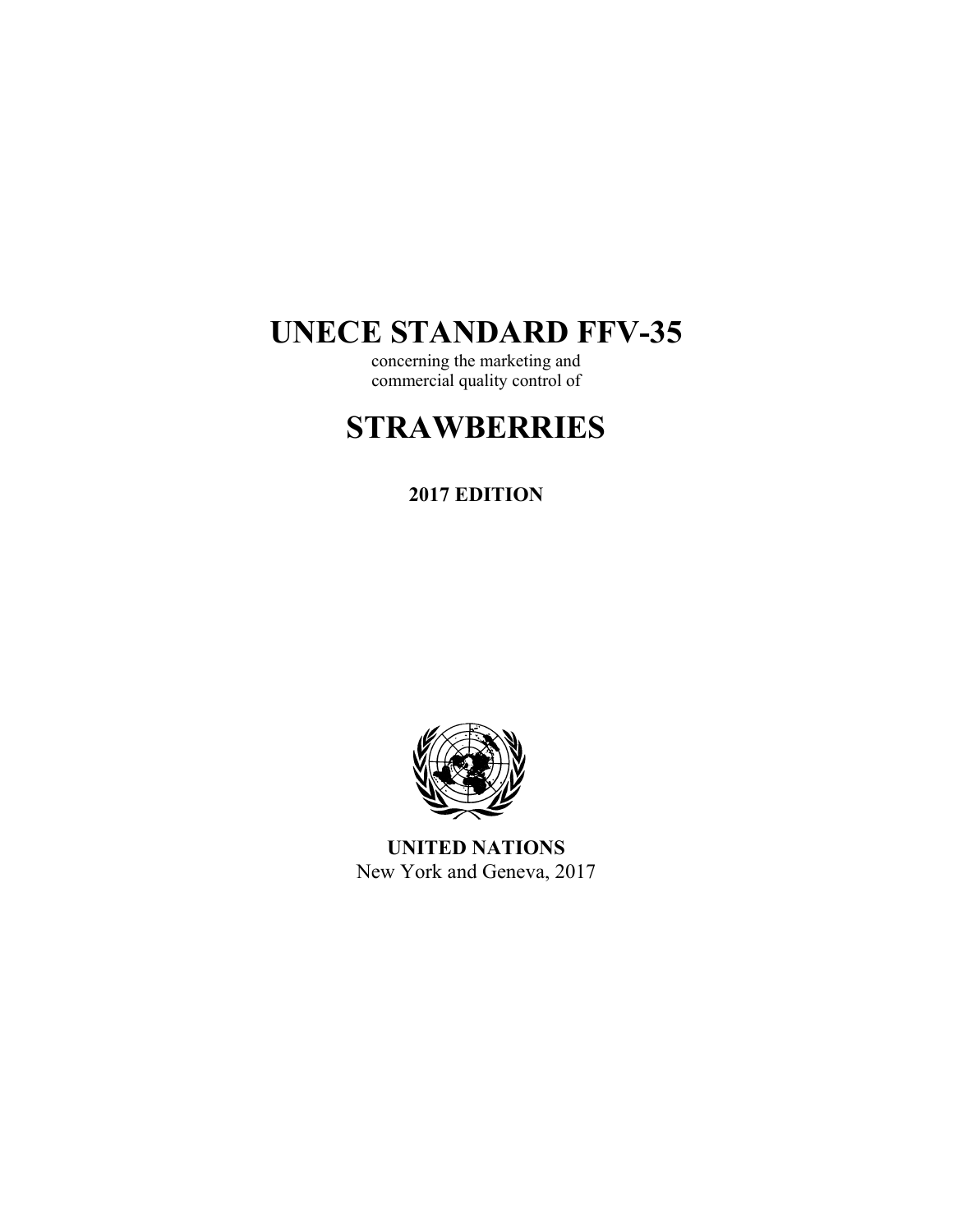#### **NOTE**

#### **Working Party on Agricultural Quality Standards**

The commercial quality standards developed by the Working Party on Agricultural Quality Standards of the United Nations Economic Commission for Europe (UNECE) help facilitate international trade, encourage highquality production, improve profitability and protect consumer interests. UNECE standards are used by governments, producers, traders, importers and exporters, and other international organizations. They cover a wide range of agricultural products, including fresh fruit and vegetables, dry and dried produce, seed potatoes, meat, cut flowers, eggs and egg products.

Any member of the United Nations can participate, on an equal footing, in the activities of the Working Party. For more information on agricultural standards, please visit our website <www.unece.org/trade/agr>.

The present revised Standard for Strawberries is based on document ECE/TRADE/C/WP.7/GE.1/2010/16, reviewed and adopted by the Working Party at its sixty-sixth session.

Aligned with the Standard Layout (2017)

The designations employed and the presentation of the material in this publication do not imply the expression of any opinion whatsoever on the part of the United Nations Secretariat concerning the legal status of any country, territory, city or area or of its authorities, or concerning the delimitation of its frontiers or boundaries. Mention of company names or commercial products does not imply endorsement by the United Nations.

All material may be freely quoted or reprinted, but acknowledgement is requested.

Please contact the following address with any comments or enquiries:

Agricultural Standards Unit Economic Cooperation and Trade Division United Nations Economic Commission for Europe Palais des Nations CH-1211 Geneva 10, Switzerland E-mail: agristandards@unece.org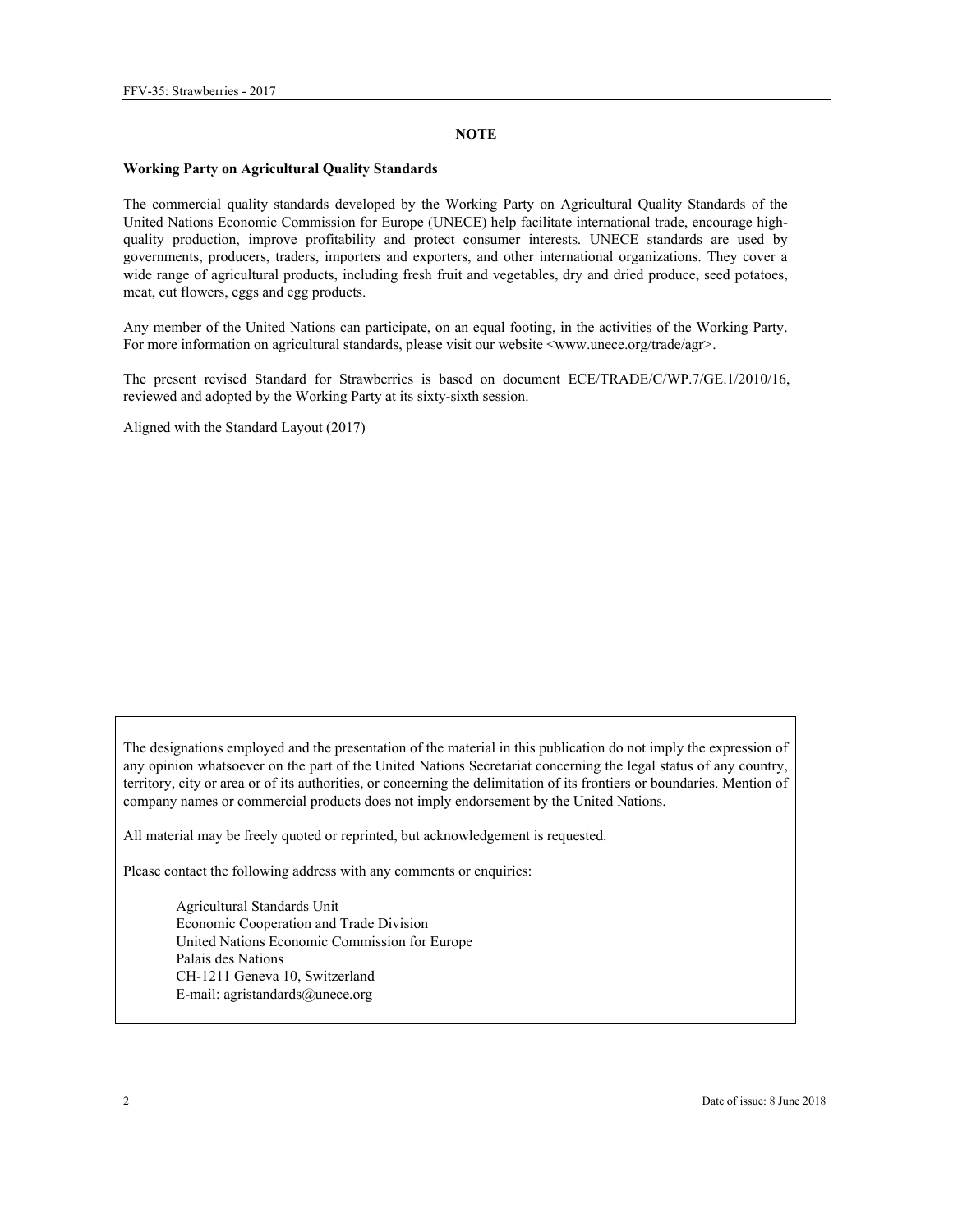# **UNECE standard FFV-35 concerning the marketing and commercial quality control of Strawberries**

# **I. Definition of produce**

This standard applies to strawberries of varieties (cultivars) grown from the genus *Fragaria* L. to be supplied fresh to the consumer, strawberries for industrial processing being excluded.

# **II. Provisions concerning quality**

The purpose of the standard is to define the quality requirements for strawberries after preparation and packaging.

However, if applied at stages following export, products may show in relation to the requirements of the standard:

- a slight lack of freshness and turgidity
- for products graded in classes other than the "Extra" Class, a slight deterioration due to their development and their tendency to perish.

The holder/seller of products may not display such products or offer them for sale, or deliver or market them in any manner other than in conformity with this standard. The holder/seller shall be responsible for observing such conformity.

#### **A. Minimum requirements**

In all classes, subject to the special provisions for each class and the tolerances allowed, the strawberries must be:

- intact, undamaged
- sound; produce affected by rotting or deterioration such as to make it unfit for consumption is excluded
- clean, practically free of any visible foreign matter
- fresh in appearance, but not washed
- practically free from pests
- practically free from damage caused by pests
- with the calyx (except in the case of wood strawberries); the calyx and the stalk (if present) must be fresh and green
- free of abnormal external moisture
- free of any foreign smell and/or taste.

The development and condition of the strawberries must be such as to enable them:

- to withstand transportation and handling
- to arrive in satisfactory condition at the place of destination.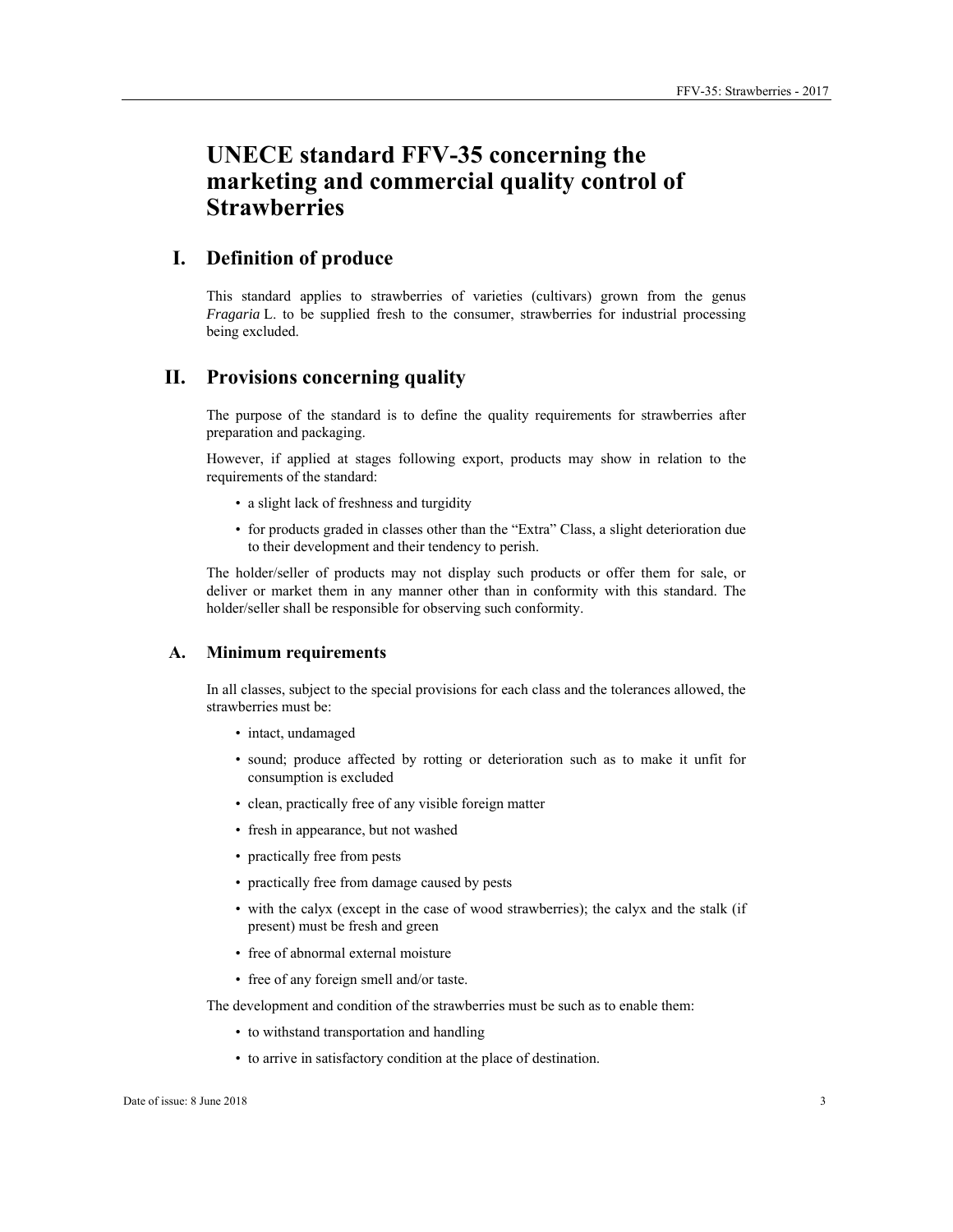#### **B. Maturity requirements**

The strawberries must be sufficiently developed and display satisfactory maturity and/or ripeness.

#### **C. Classification**

The strawberries are classified in three classes, as defined below:

#### **(i) "Extra" Class**

The strawberries in this class must be of superior quality. They must be characteristic of the variety.

They must be:

- bright in appearance, allowing for the characteristics of the variety
- free from soil.

They must be free from defects, with the exception of very slight superficial defects, provided these do not affect the general appearance of the produce, the quality, the keeping quality and presentation in the package.

#### **(ii) Class I**

Strawberries in this class must be of good quality. They must be characteristic of the variety.

The following slight defects, however, may be allowed, provided these do not affect the general appearance of the produce, the quality, the keeping quality and presentation in the package:

- a slight defect in shape
- presence of a small white patch, not exceeding one tenth of the total surface area of the fruit
- slight superficial pressure marks

They must be practically free from soil.

#### **(iii) Class II**

This class includes strawberries that do not qualify for inclusion in the higher classes but satisfy the minimum requirements specified above.

The following defects may be allowed, provided the strawberries retain their essential characteristics as regards the quality, the keeping quality and presentation:

- defects in shape
- a white patch, not exceeding one fifth of the total surface area of the fruit
- slight dry bruising not likely to spread
- slight traces of soil.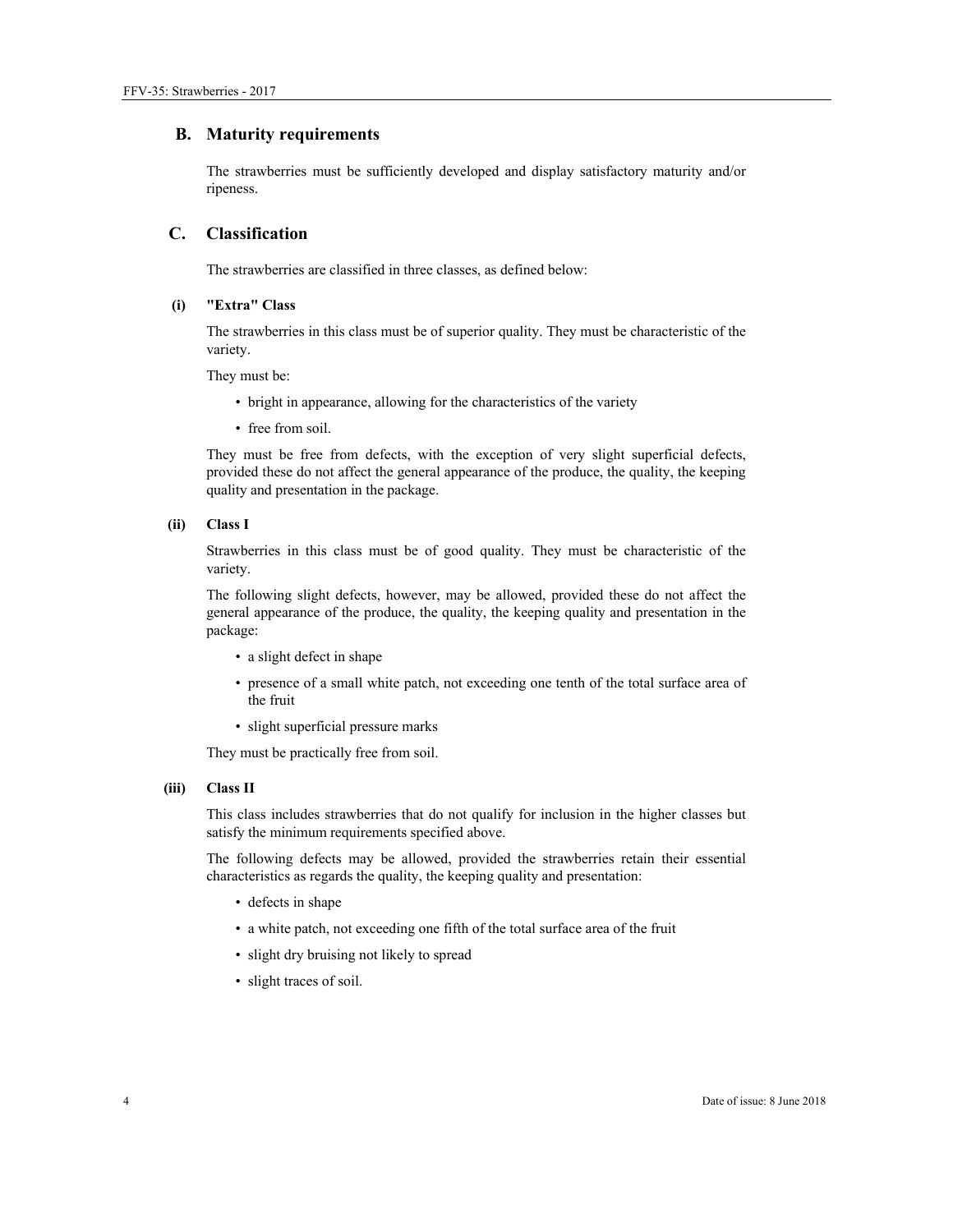## **III. Provisions concerning sizing**

Size is determined by the maximum diameter of the equatorial section.

The minimum size shall be:

- 25 mm in "Extra" Class<sup>1</sup>
- 18 mm in Classes I and II.

There is no minimum size for wood strawberries.

# **IV. Provisions concerning tolerances**

At all marketing stages, tolerances in respect of quality and size shall be allowed in each lot for produce not satisfying the requirements of the class indicated.

#### **A. Quality tolerances**

#### **(i) "Extra" Class**

A total tolerance of 5 per cent, by number or weight, of strawberries not satisfying the requirements of the class but meeting those of Class I is allowed. Within this tolerance not more than 0.5 per cent in total may consist of produce satisfying the requirements of Class II quality.

#### **(ii) Class I**

A total tolerance of 10 per cent, by number or weight, of strawberries not satisfying the requirements of the class but meeting those of Class II is allowed. Within this tolerance not more than 2 per cent in total may consist of produce satisfying neither the requirements of Class II quality nor the minimum requirements, or of produce affected by decay.

#### **(iii) Class II**

A total tolerance of 10 per cent, by number or weight, of strawberries satisfying neither the requirements of the class nor the minimum requirements is allowed. Within this tolerance not more than 2 per cent in total may consist of produce affected by decay.

#### **B. Size tolerances**

For all classes: a total tolerance of 10 per cent, by number or weight, of strawberries not satisfying the requirements as regards the minimum size is allowed.

### **V. Provisions concerning presentation**

#### **A. Uniformity**

The contents of each package must be uniform and contain only strawberries of the same origin, variety and quality.

 $\overline{a}$ 

<sup>&</sup>lt;sup>1</sup> Reservation by the United States of America.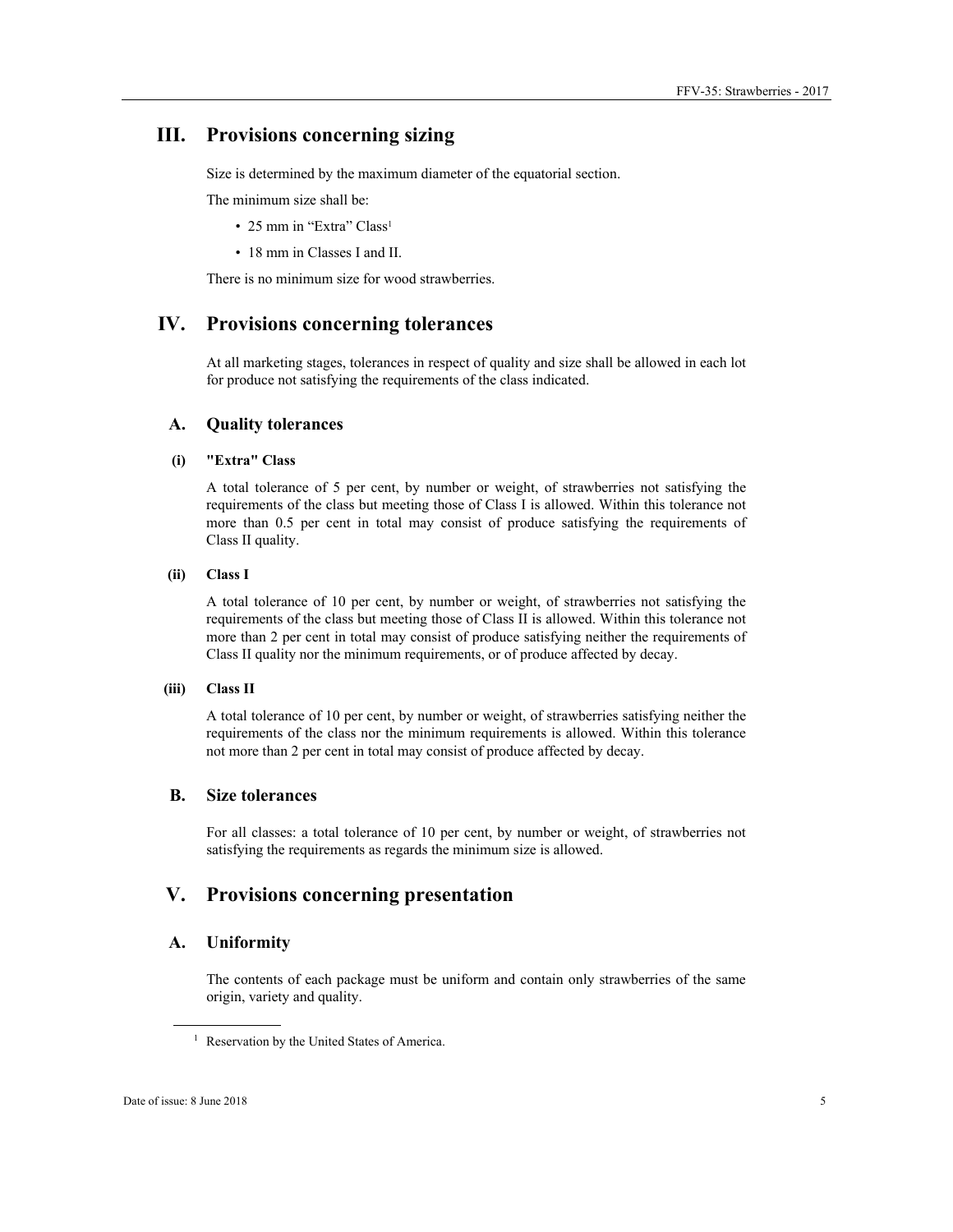In Class "Extra", strawberries, with the exception of wood strawberries, must be particularly uniform and regular with respect to degree of ripeness, colour and size. In Class I, strawberries may be less uniform in size.

The visible part of the contents of the package must be representative of the entire contents.

#### **B. Packaging**

The strawberries must be packed in such a way as to protect the produce properly.

The materials used inside the package must be clean and of a quality such as to avoid causing any external or internal damage to the produce. The use of materials, particularly of paper or stamps bearing trade specifications, is allowed, provided the printing or labelling has been done with non-toxic ink or glue.

Packages must be free of all foreign matter.

### **VI. Provisions concerning marking**

Each package2 must bear the following particulars, in letters grouped on the same side, legibly and indelibly marked, and visible from the outside:

#### **A. Identification**

Packer and/or dispatcher/exporter:

Name and physical address (e.g. street/city/region/postal code and, if different from the country of origin, the country) or a code mark officially recognized by the national authority<sup>3</sup> if the country applying such a system is listed in the UNECE database.

#### **B. Nature of produce**

- "Strawberries" if the contents of the package are not visible from the outside
- Name of the variety (optional).

#### **C. Origin of produce**

• Country of origin<sup>4</sup> and, optionally, district where grown, or national, regional or local place name.

 $\overline{a}$ 

<sup>&</sup>lt;sup>2</sup> These marking provisions do not apply to sales packages presented in packages. However, they do apply to sales packages (pre-packages) presented individually.<br><sup>3</sup> The national legislation of a number of countries requires the explicit declaration of the name and

address. However, in the case where a code mark is used, the reference "packer and/or dispatcher (or equivalent abbreviations)" has to be indicated in close connection with the code mark, and the code mark should be preceded by the ISO 3166 (alpha) country/area code of the recognizing country, if not the country of origin. 4 The full or a commonly used name should be indicated.